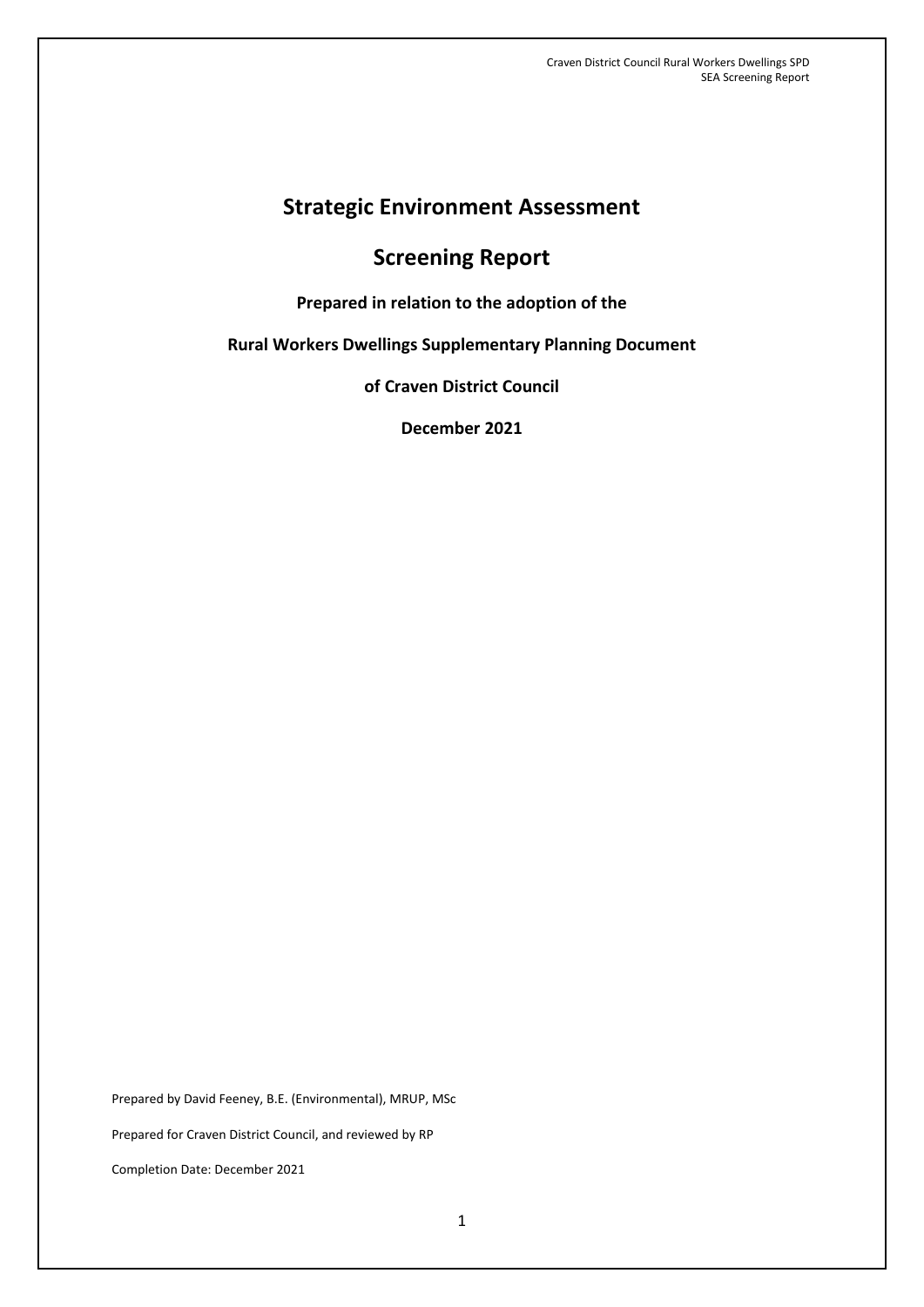## **Table of Contents**

#### Note for readers:

*The author as named has prepared this report for the use of Craven District Council. The report conclusions are based on the best available information, including information that is publicly available. This information is assumed to be accurate as published and no attempt has been made to verify these secondary data sources. This report was prepared in November 2021. It is subject to and limited by the information available during this time. This report has been prepared with all reasonable skill, care and diligence within the terms of the contract with the client. The author accepts no responsibility to third parties of any matters outside the scope of the report. Third parties to whom this report or any part thereof is made known rely upon the report at their own risk.*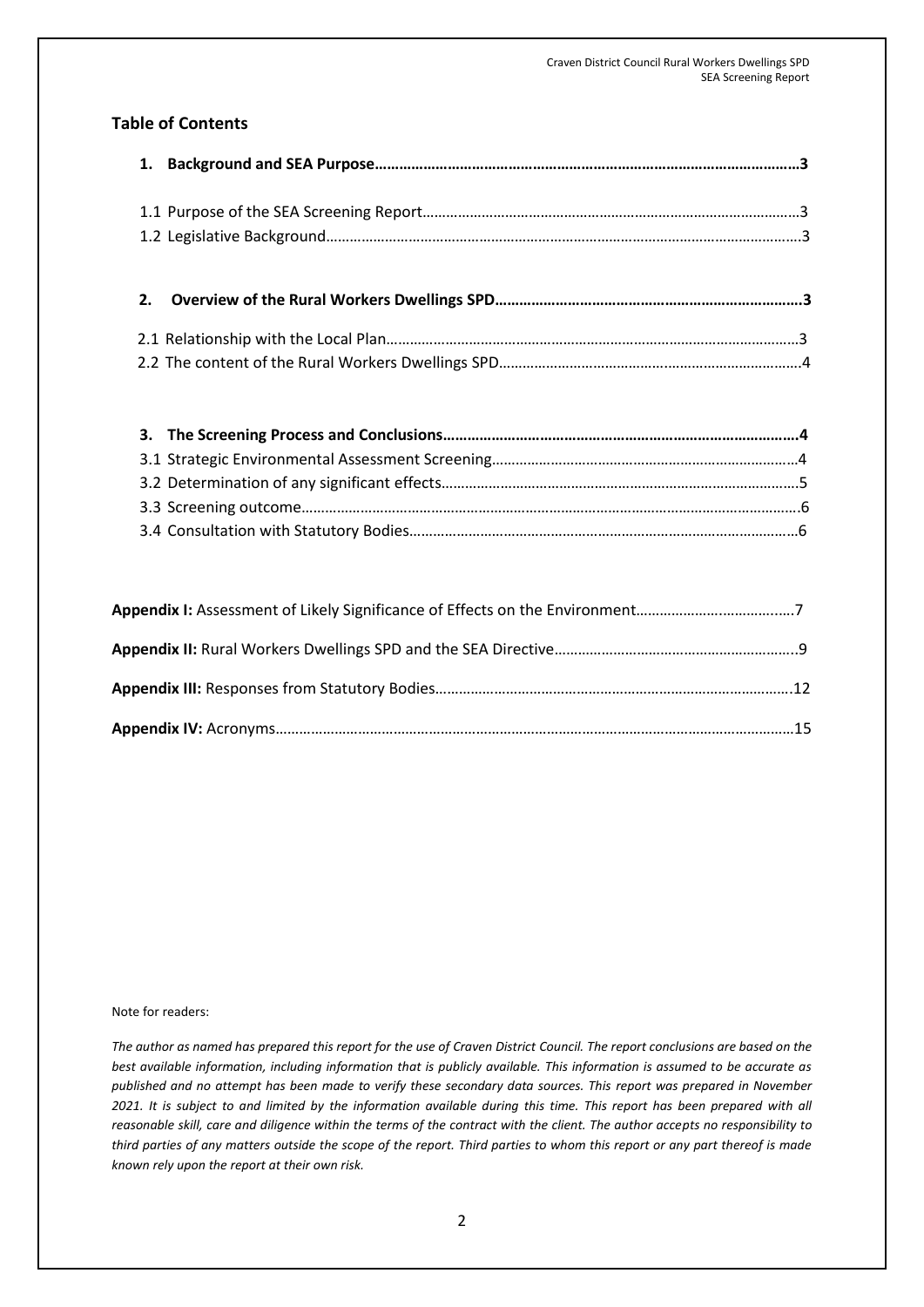## **1. SEA Purpose and Legislative Background**

### **1.1 Purpose of the SEA Screening Report**

1.1.1 This screening report has been prepared to determine whether the Rural Workers Dwellings Supplementary Planning Document (SPD) prepared by Craven District Council should be subject to a Strategic Environmental Assessment (SEA).

## **1.2 Legislative Background**

1.2.1 The basis for Strategic Environmental Assessment legislation is the European Directive 2001/42/EC (SEA Directive). This was transposed into English law by the Environmental Assessment of Plans and Programmes Regulations 2004 (SEA Regulations). Detailed guidance of these regulations can be obtained via in the Government publication 'A Practical Guide to the Strategic Environmental Assessment Directive' (ODPM, 2005).

1.2.2 The Planning Practice Guidance (PPG) discusses SEA requirements in relation to supplementary planning documents in paragraph 11-008. Here, the PPG states that: *'Supplementary planning documents do not require a sustainability appraisal but may in exceptional circumstances require a strategic environmental assessment if they are likely to have significant environmental effects that have not already have been assessed during the preparation of the relevant strategic policies'* and later in the same section: *"Before deciding whether significant environment effects are likely, the local planning authority will need to take into account the criteria specified in schedule 1 to the Environmental Assessment of Plans and Programmes Regulations 2004 and consult the consultation bodies."*

1.2.3 Under the requirements of the European Union Directive 2001/42/EC and Environmental Assessment of Plans and Programmes Regulations (2004), certain types of plans that set the framework for the consent of future development projects must be subject to an environmental assessment.

## **2. Overview of the Rural Workers Dwellings SPD**

#### **2.1 Relationship with the Local Plan**

2.1.1 Under the Planning & Compulsory Purchase Act 2004, policy guidance can be provided in Supplementary Planning Documents (SPDs). In line with the National Planning Policy Framework (NPPF), this SPD provides further guidance on the delivery of rural workers dwellings in the Craven Local Plan area, and also provides further detail to help explain the objectives relating to the following policies of the Craven Local Plan (2012 – 2032), which was adopted in November 2019:

- Policy EC3: Rural Economy
- Policy SD1: Presumption in favour of sustainable development
- Policy SD2: Meeting the Challenge of Climate Change
- Policy SP4: Spatial Strategy and Housing Growth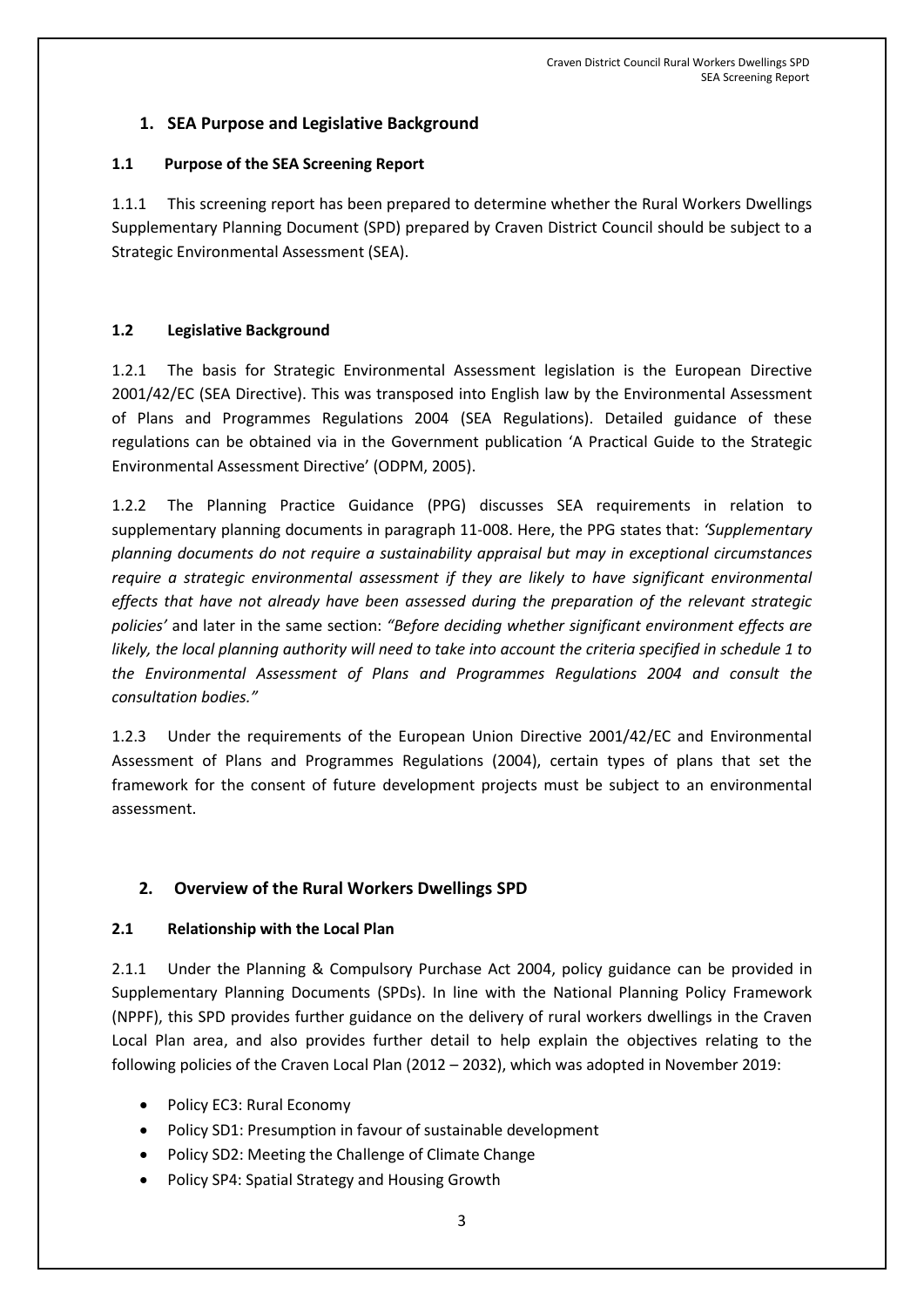- Policy ENV1: Countryside and Landscape
- Policy ENV2: Heritage
- Policy ENV3: Good Design

The SPD hence supports the local plan and is produced in accordance with the procedures introduced by the 2004 Act.

2.1.2 Unlike the local plan itself, the SPD is not examined by an inspector, but it is subject to a public consultation process before being formerly adopted by elected Council Members in a Council resolution. The SPD will be a material consideration in planning decisions.

### **2.2 The content of the Rural Workers Dwellings SPD**

2.2.1 The primary policy focus of the Rural Workers Dwellings SPD is Policy EC3: Rural Economy. Criterion (d) of Policy EC3 *"enables farm, forestry and other land based businesses to build the new and replacement buildings and infrastructure they need to function efficiently, including dwellings where they are fully justified on functional and financial grounds".*

2.2.2 A rural worker's dwelling is hence a new build dwelling, or one created by replacing an existing building, that is needed to house a rural worker associated with farm, forestry and other land-based businesses. The term 'land-based businesses' relates to farming and industries connected to the land and environment, including horticulture, food production, conservation, landscaping and equine uses. Within this SPD, farm, forestry and land-based businesses are collectively referred to as 'a rural enterprise'.

## **3. The Screening Process and Conclusions**

#### **3.1 SEA Screening**

3.1.1 Screening is the process for determining whether or not an SEA is required. For this process, it is necessary to determine if a plan will have significant environmental effects using the criteria set out in Annex II of the SEA Directive and Schedule I of the SEA Regulations. A full determination cannot be made until two of the three statutory consultation bodies have been consulted; in this case these bodies are Natural England and Historic England.

3.1.2 The SEA Directive requires plans and programmes to be in general conformity with the strategic policies of the adopted development plan for the relevant area. Within 28 days of its determination, the plan makers must publish a statement, setting out its decision. If they determine that an SEA is not required, the statement must include the reasons for this. The table of Appendix I uses questions based on content of the SEA Directive to establish whether there is a requirement for SEA for the Rural Workers Dwellings SPD. The table of Appendix II analyses the Rural Workers Dwellings SPD using criteria set out in Annex II of the SEA Directive and Schedule I of the Regulations.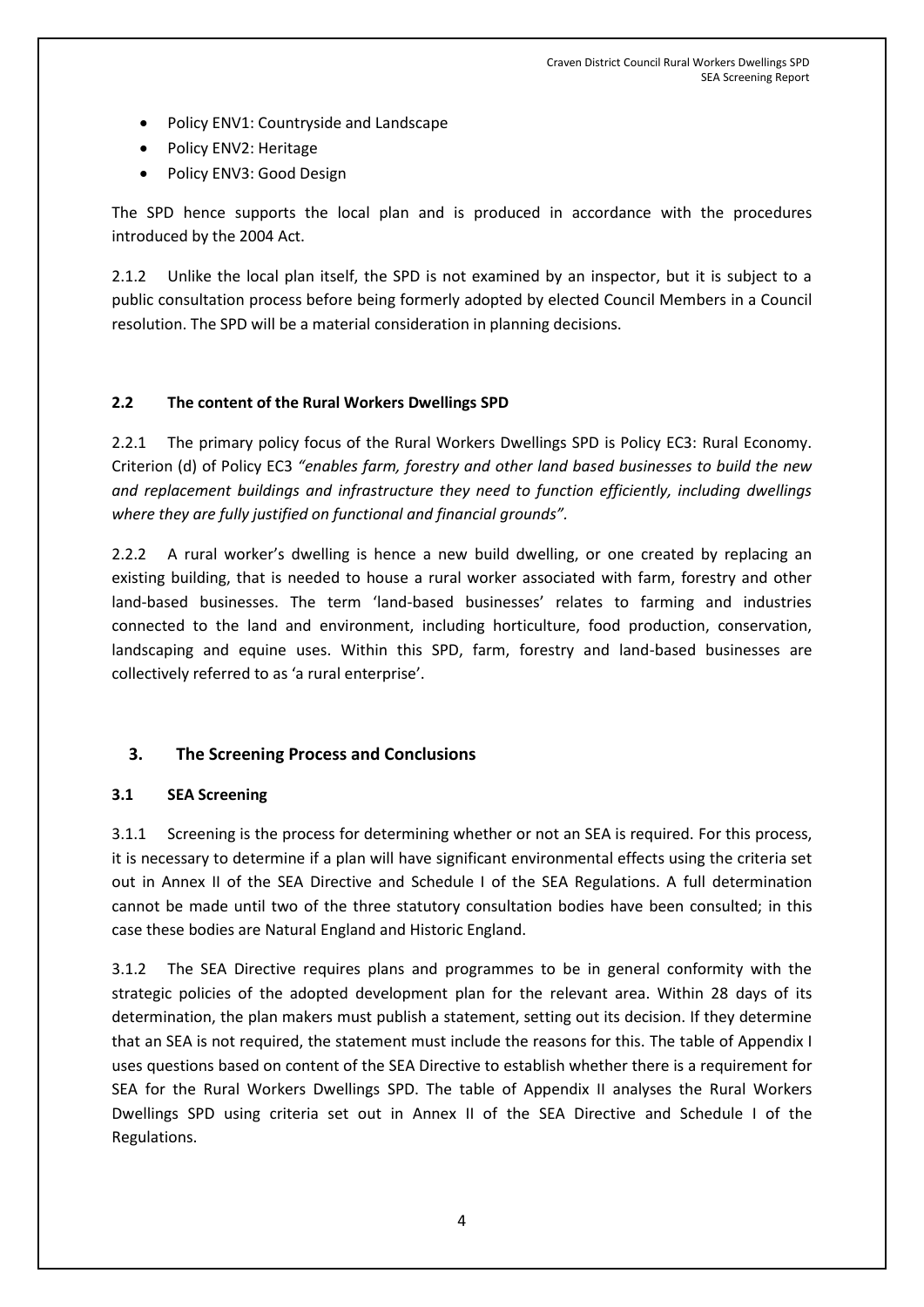### **3.2 Determination of significant effects**

3.2.1 Paragraph 9 of the SEA Directive that: *"This Directive is of a procedural nature, and its requirements should either be integrated into existing procedures in Member States or incorporated in specifically established procedures. With a view to avoiding duplication of the assessment, Member States should take account, where appropriate, of the fact that assessments will be carried out at different levels of a hierarchy of plans and programmes."* The policies of the Craven Local Plan have been subject to a full Sustainability Appraisal (SA).

3.2.2 Therefore it is considered that the potential significant effects of the Rural Workers Dwellings SPD, either individually or in combination with other plans and projects, have already been assessed in the SA of the local plan. A summary analysis of the potential effects of the SPD based on the key subject areas is shown in the following paragraphs to ensure that the SPD does not give rise to any new significant environmental effects. This analysis relates to that contained within the SA of the local plan.

3.2.3 Population and human health: The provision of rural workers dwellings is an important social objective, in that the provision of rural workers dwellings for local needs in Craven is a significant aspect of social cohesion within the population of the local plan area. Provision of these rural dwellings is required for those people in Craven who work locally in agriculture (often with adjacent farm holdings on site), horticulture, equestrian activities or other rural based employment.

3.2.4 Biodiversity, flora and fauna: Policy ENV4 of the local plan focuses on biodiversity, and states that growth in housing, business and other land uses on allocated and non-allocated sites will be accompanied by improvements in biodiversity. Specifically, development will then make a positive contribution towards achieving a net gain in biodiversity. There should hence be a positive impact in terms of the flora and fauna in the local plan area, resulting from the development of rural workers dwellings in the plan area.

3.2.5 Climatic factors: As rural workers dwellings are not, by their nature, located within existing towns with a more substantial level of public transport services, there are fewer opportunities to utilise public transport with hence a greater reliance on private vehicle use. However, all proposed housing, including rural workers dwellings, in the Craven local plan area must conform to more sustainable construction and design practices promoted in Policies ENV3 criterion (t) and ENV7. The number of rural workers dwellings as part of the total housing provision over the lifetime of the local plan is relatively low, and indeed, the provision of such dwellings is viewed as important for social and economic cohesion in Craven.

3.2.6 Cultural heritage: There is not anticipated to be any significant effects on cultural heritage due to the need for conformity to the local plan's Policy ENV2 on heritage and Policy ENV3 on good design. Such policies set out and advise on architectural style, construction and materials requirements for development, and also principles for design. These policies will help to ensure new developments of rural workers dwellings are not discordant with the existing setting.

3.2.7 Soil, water and air: Similarly to all development proposals, new developments of rural workers dwelling units must conform with Policy ENV6: Flood Risk, Policy ENV7: Land and Air Quality, and Policy ENV8: Water Resources, Water Quality and Groundwater. There is not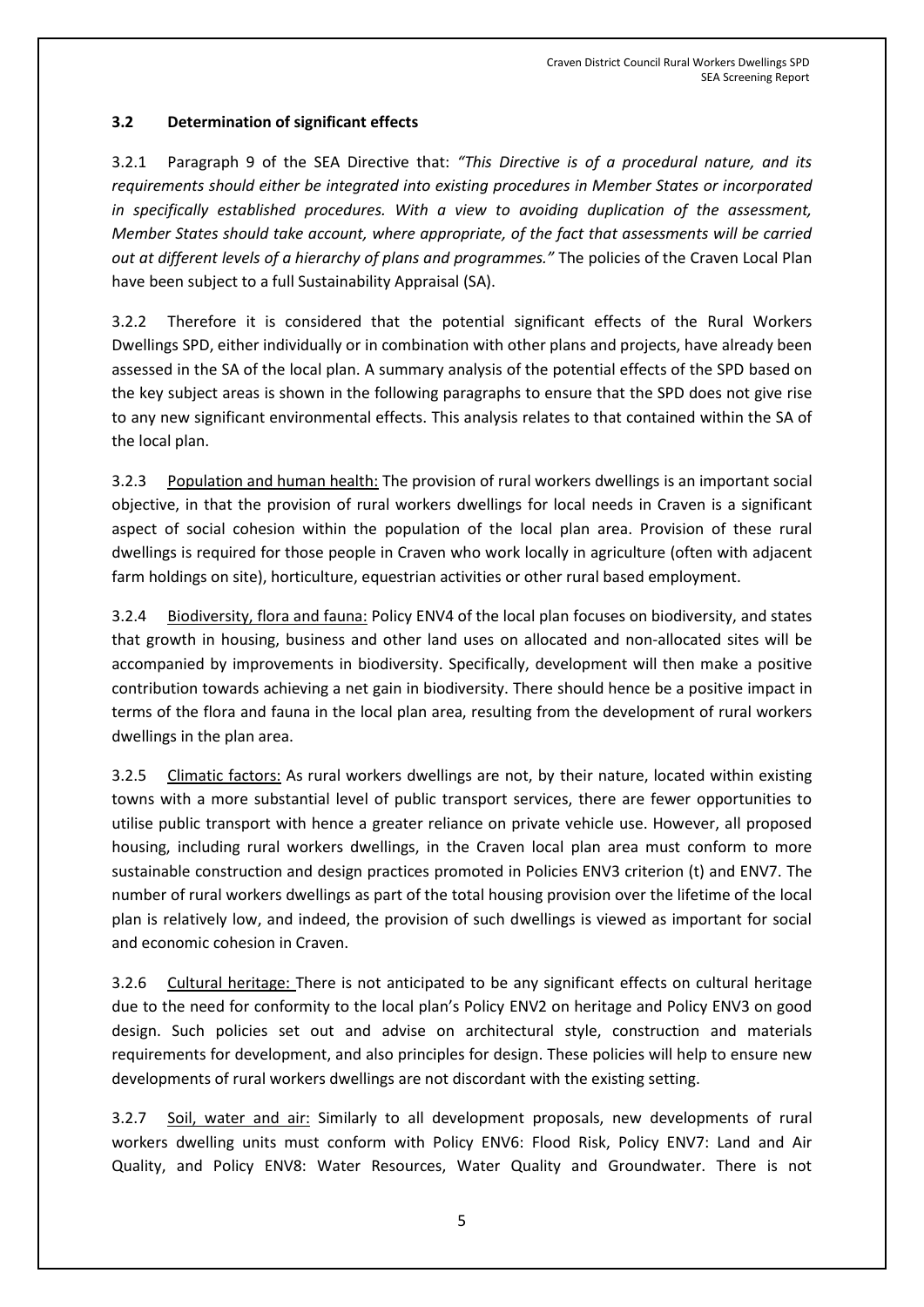anticipated to be any significant effects on soil, water and air as proposed developments will need to meet with the criteria of such policies in order to gain planning permission.

3.2.8 Landscape: As noted, all development proposals in the Craven local plan area must conform to more sustainable construction and design practices promoted in Policies ENV3 and ENV7. Hence, there should be significant mitigation of landscape impacts in place when planning for new development of rural workers dwellings in the countryside surroundings of the local plan area.

3.2.9 Material assets: The material assets topic considers social, physical and environmental infrastructure, and hence this paragraph should be read alongside the previous subjects in this section. Policies in the local plan are likely to help ensure that arrangements are put in place to upgrade existing off-site infrastructure in line with new developments coming forward, where appropriate. Critical existing infrastructure and services will be likely to have the capacity to deal with increased demands for their services, in part supported by the implementation of the Community Infrastructure Levy (CIL), if adopted by the Council.

### **3.3 Screening outcome**

3.3.1 Proposals in the SPD, including requirements for development, refer to policies set out in the district's local plan which have been through sustainability appraisal. An Appropriate Assessment of the local plan was undertaken and it concluded that the plan's contents would not have any adverse impacts on the integrity of any designated European site or SEA objective. Therefore it was not necessary to move to the Stage 2 Appropriate Assessment.

3.3.2 The SPD provides further guidance to relevant policies in the Craven Local Plan, including policy EC3, therefore it is closely related to local plan content. The SPD will not have any adverse effects on an internationally designated site such as a Special Protection Area (SPA) or Special Area of Conservation (SAC), above and beyond any significant effects that the local plan is likely to have, either individually or in combination with other plans and projects. Therefore the SPD will not trigger the need for a SEA in this regard. Further analysis and more information on these designated European sites relevant to Craven are available in the HRA Screening Report for the Rural Workers Dwellings SPD. This SPD will not have any adverse social impacts, and indeed as previously explained, rural workers dwellings should have overall positive impacts for the population of Craven.

3.3.3 This screening report has assessed the potential effects of the Craven District Council Rural Workers Dwellings SPD, with a view to determining whether an environmental assessment is required under the SEA Directive. In accordance with topics cited in Annex 1(f) of the SEA Directive, significant effects on the environment are not expected to occur as a result of the SPD. It is recommended that the Rural Workers Dwellings SPD should be screened out of the SEA process.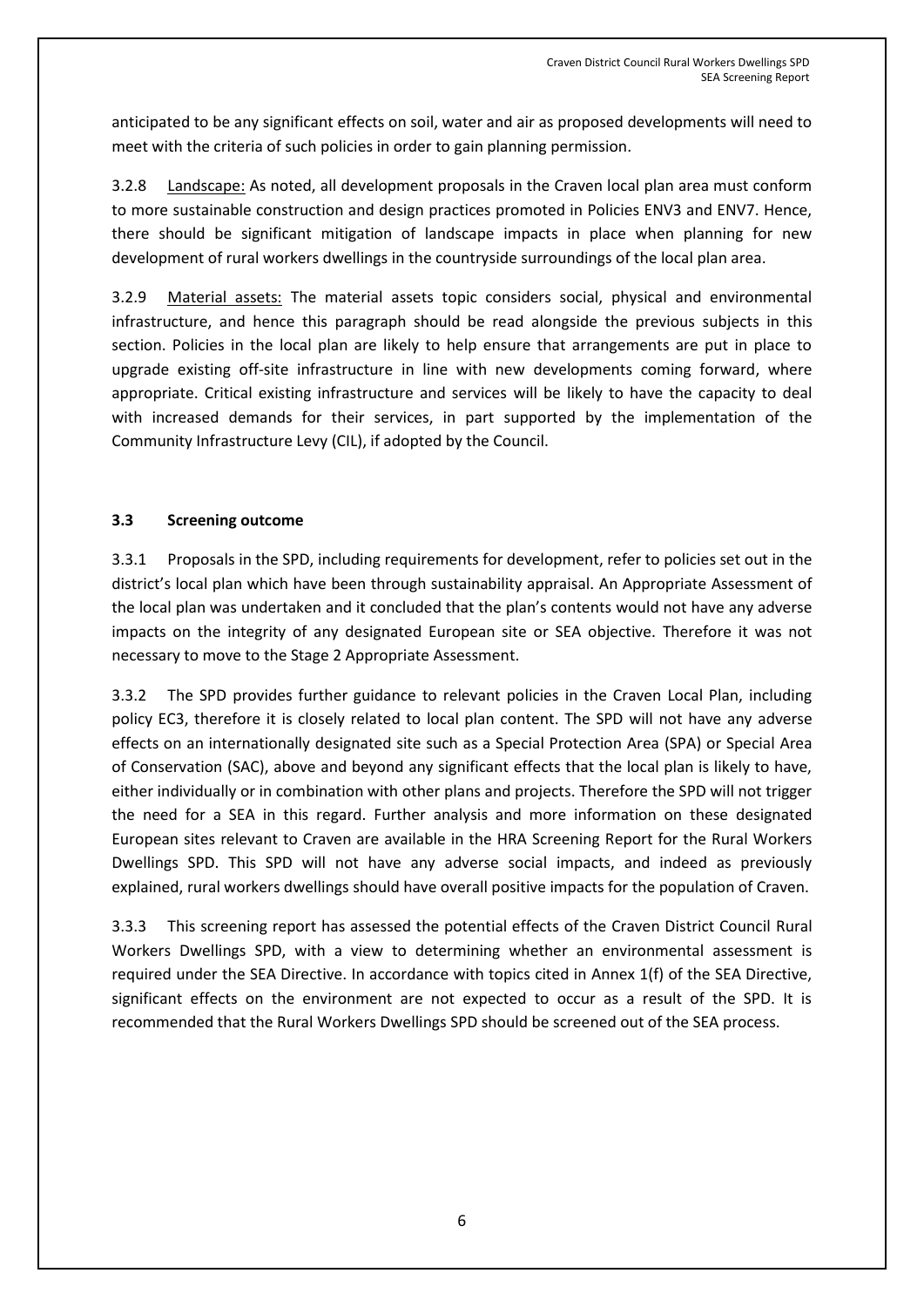## **3.4 Consultation with Strategic Bodies**

3.4.1 This SEA screening report is subject to consultation with the statutory consultees of Historic England and Natural England. Responses from the statutory bodies are presented in Appendix III.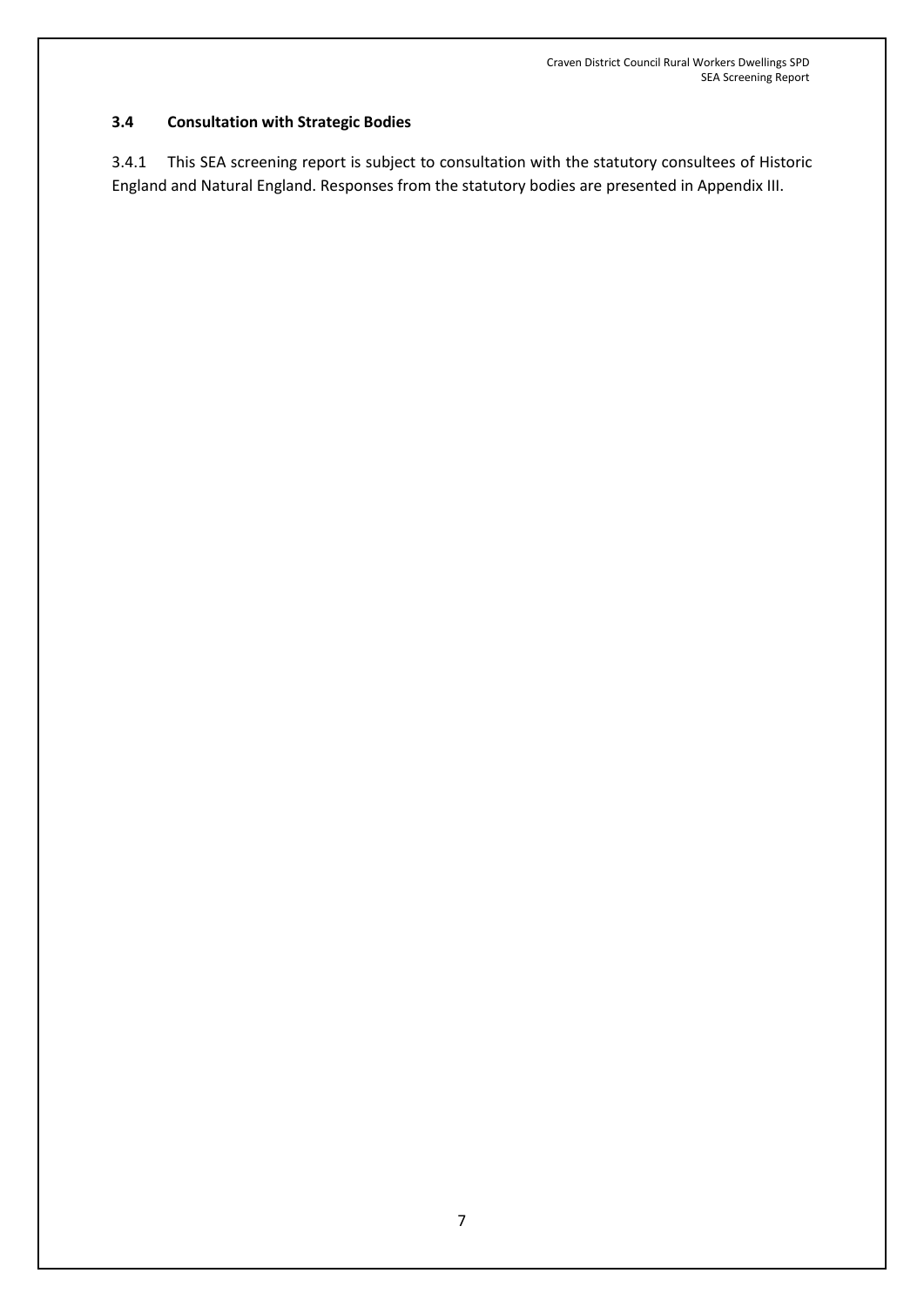|  | Appendix I: Establishing whether there is a need for SEA |  |
|--|----------------------------------------------------------|--|
|--|----------------------------------------------------------|--|

| <b>Stage</b> |                                                                                                                                                                                                                                                                                                                                                                           | <b>Discussion</b>                                                                                                                                                                                                                                                                                            | Answer |
|--------------|---------------------------------------------------------------------------------------------------------------------------------------------------------------------------------------------------------------------------------------------------------------------------------------------------------------------------------------------------------------------------|--------------------------------------------------------------------------------------------------------------------------------------------------------------------------------------------------------------------------------------------------------------------------------------------------------------|--------|
| 1.           | Is the plan or programme subject to<br>preparation and/or adoption by a<br>national, regional or local authority<br>or prepared by an authority for<br>adoption through a legislative<br>procedure by Parliament or<br>Government? (Article 2(a))                                                                                                                         | The Rural Workers Dwellings SPD has<br>been prepared by and will be adopted by<br>Craven District Council to give detail and<br>guidance on local plan contents which are<br>relevant to this SPD, predominately Policy<br>EC3 on rural workers dwellings provision<br>in the local plan area.               | Yes    |
| 2.           | Is the plan or programme required<br>by legislative, regulatory or<br>administrative provisions? (Article<br>2(a)                                                                                                                                                                                                                                                         | Paragraph 6.3 of the adopted Craven<br>Local Plan refers to the intended<br>production of the Rural Workers<br>Dwellings SPD. When the Rural Workers<br>Dwellings SPD is adopted, it will be a<br>material consideration but it will not be<br>part of the adopted local plan.                               | Yes    |
| 3.           | Is the plan or programme prepared<br>for agriculture, forestry, fisheries,<br>energy industry, transport, waste<br>management, water management,<br>telecommunications, tourism, town<br>and country planning or land use,<br>and does it set a framework for<br>future development consent of<br>projects in Annexes I and II to the<br>EIA Directives? (Article 3.2(a)) | It is a SPD prepared for town and country<br>planning and land use, and provides<br>detail to the local plan policy framework<br>for future consent of projects listed in<br>Schedule II of the EIA Directive.                                                                                               | Yes    |
| 4.           | Will the plan or programme, in view<br>of its likely effect on sites, require<br>an assessment for future<br>development under Article 6 or 7 of<br>the Habitats Directive? (Article<br>3.2(b)                                                                                                                                                                            | The Rural Workers Dwellings SPD is not<br>anticipated to have an adverse effect on<br>any designated European sites relevant to<br>the Craven local plan area, in terms of<br>their ecological integrity.                                                                                                    | No     |
| 5.           | Does the plan or programme<br>determine the use of small areas at<br>local level, or is it a minor<br>modification of a plan or<br>programme subject to Article 3.2?<br>(Article 3.3)                                                                                                                                                                                     | The SPD will be a material consideration<br>in the consideration of planning<br>applications for new developments. It<br>provides detailed guidance to adopted<br>local plan policy.                                                                                                                         | Yes    |
| 6.           | Is it likely to have a significant effect<br>on the environment? (Article 3.5)                                                                                                                                                                                                                                                                                            | The purpose of the SPD is to provide<br>guidance to assist in the interpretation of<br>adopted policies in the local plan. The<br>policies to which the SPD relates were<br>subject to SEA (incorporated within the<br>SA) through the local plan preparation<br>process. Therefore, the SPD will not itself | No     |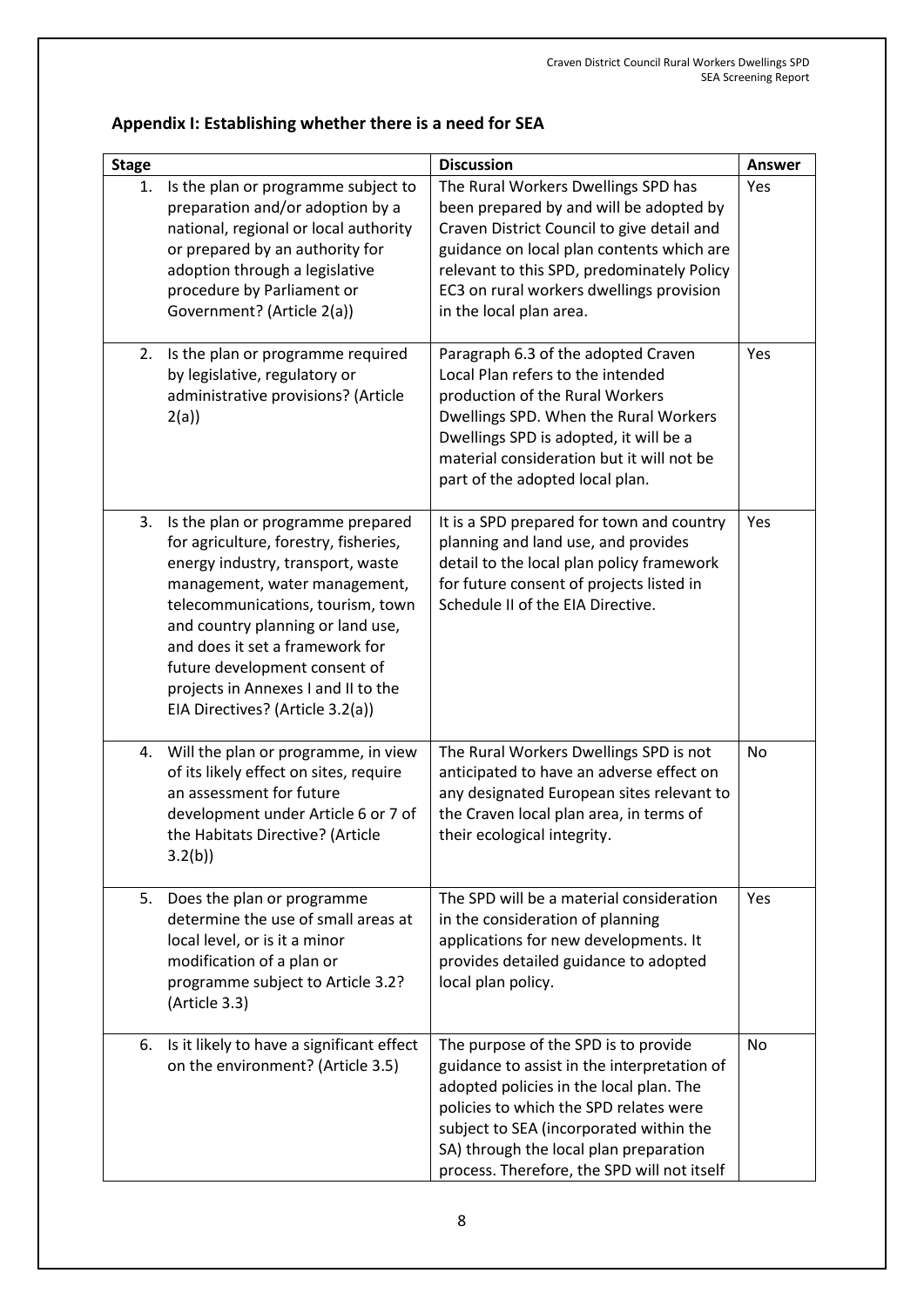| have any significant effects on the<br>environment, and may assist in<br>addressing potential negative effects<br>identified in the SEA of the relevant<br>adopted policies. |
|------------------------------------------------------------------------------------------------------------------------------------------------------------------------------|
| See Section 3.2 and appendix II detailed<br>assessment.                                                                                                                      |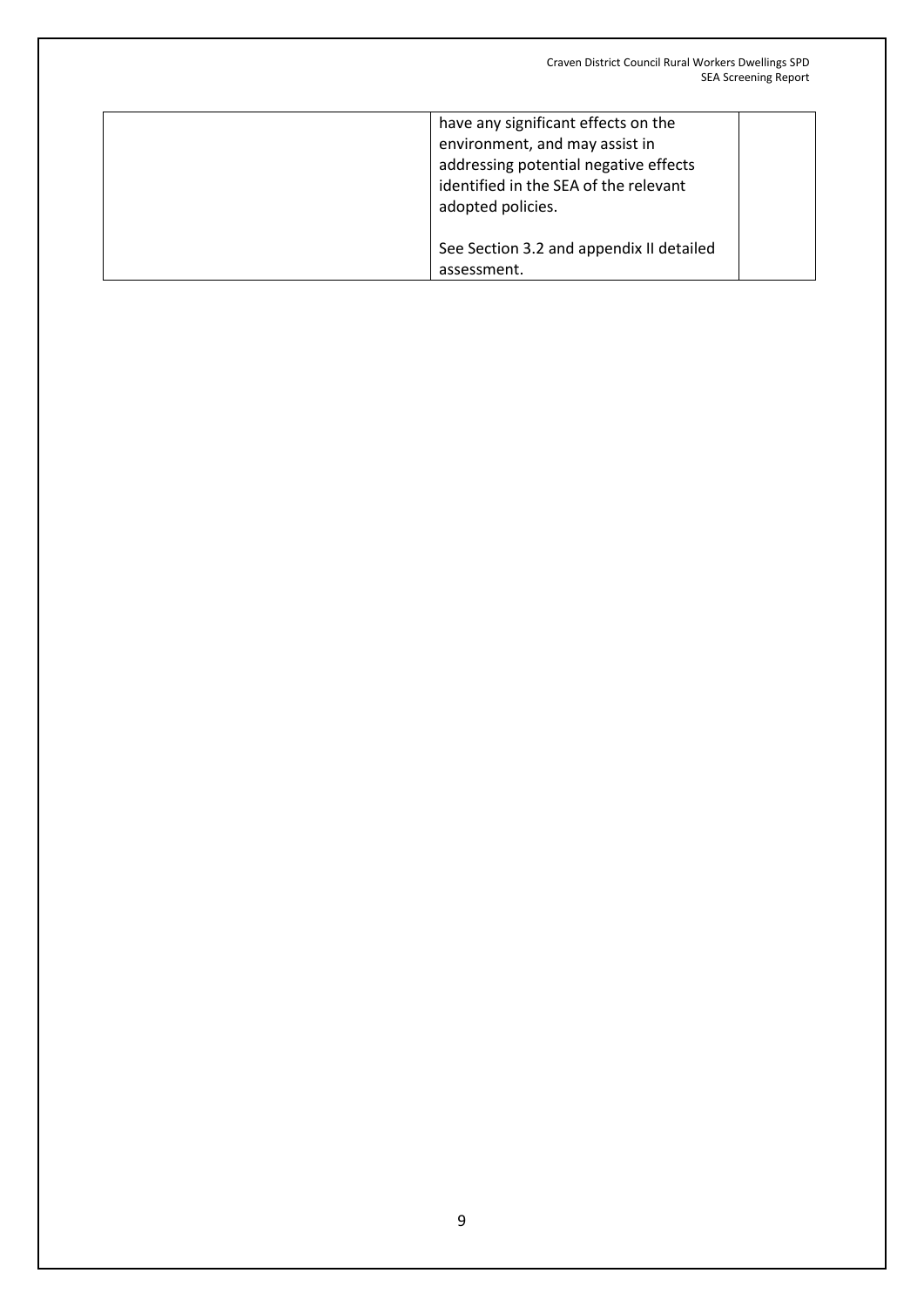| <b>Criteria (from Annex II of SEA Directive and</b><br><b>Schedule I of Regulations)</b>                                                                                                                                                                     | Response                                                                                                                                                                                                                                                                                                                                                                                                                                                                                                                                                                                                                                                            |  |
|--------------------------------------------------------------------------------------------------------------------------------------------------------------------------------------------------------------------------------------------------------------|---------------------------------------------------------------------------------------------------------------------------------------------------------------------------------------------------------------------------------------------------------------------------------------------------------------------------------------------------------------------------------------------------------------------------------------------------------------------------------------------------------------------------------------------------------------------------------------------------------------------------------------------------------------------|--|
| The characteristics of plans and programmes                                                                                                                                                                                                                  |                                                                                                                                                                                                                                                                                                                                                                                                                                                                                                                                                                                                                                                                     |  |
| (a) The degree to which the plan or<br>programme sets a framework for<br>projects and other activities, either with<br>regard to the location, nature, size and<br>operating conditions or by allocating<br>resources<br>(b) The degree to which the plan or | The Rural Workers Dwellings SPD sets a<br>framework for projects by providing detail and<br>guidance on adopted policies of the Craven Local<br>Plan, particularly Policy EC3. The SPD forms a<br>material consideration in planning application<br>decisions.<br>The Rural Workers Dwellings SPD does not                                                                                                                                                                                                                                                                                                                                                          |  |
| programme influences other plans and<br>programmes including those in a<br>hierarchy                                                                                                                                                                         | create new policies, but instead it provides<br>further guidance to relevant adopted Craven<br>Local Plan policies, which have been subject to<br>SEA (incorporated within the SA). It sits below<br>'higher tier' documents and does not set new<br>policies.                                                                                                                                                                                                                                                                                                                                                                                                      |  |
| (c) The relevance of the plan or programme<br>for the integration of environmental<br>considerations in particular with a view<br>to promoting sustainable development                                                                                       | The SPD provides guidance on the interpretation<br>of adopted local policy along with national<br>guidance, all of which promote sustainable<br>development. The SPD does not introduce new<br>policy.                                                                                                                                                                                                                                                                                                                                                                                                                                                              |  |
| (d) Environmental problems relevant to the<br>plan or programme                                                                                                                                                                                              | As explained in the local plan, there are a<br>number of environmental issues to be<br>considered in the Craven Local Plan area<br>including: potential impacts of development on<br>natural and historic landscapes, high private<br>vehicle dependency, climate change impacts<br>including fluvial flooding risk, and potential loss<br>of biodiversity. Carbon emissions associated with<br>rural living have been identified, but these<br>rurally based homes are relatively low in number<br>in comparison with the overall housing stock.<br>The SPD seeks where possible to achieve<br>environmental improvements via good quality,<br>sustainable design. |  |
| (e) The relevance of the plan or programme<br>for the implementation of community<br>legislation on the environment (for<br>example, plans and programmes linked<br>to waste management or water<br>protection)                                              | This is not directly applicable in the case of the<br>Rural Workers Dwellings SPD, and there are<br>other policies in the Craven Local Plan which<br>address water protection (particularly Policy<br>ENV8). North Yorkshire County Council is the<br>relevant authority who addresses waste<br>management issues for this region.                                                                                                                                                                                                                                                                                                                                  |  |
| Characteristics of the effects and of the area<br>likely to be affected                                                                                                                                                                                      |                                                                                                                                                                                                                                                                                                                                                                                                                                                                                                                                                                                                                                                                     |  |

# **Appendix II: Rural Workers Dwellings SPD and the SEA Directive**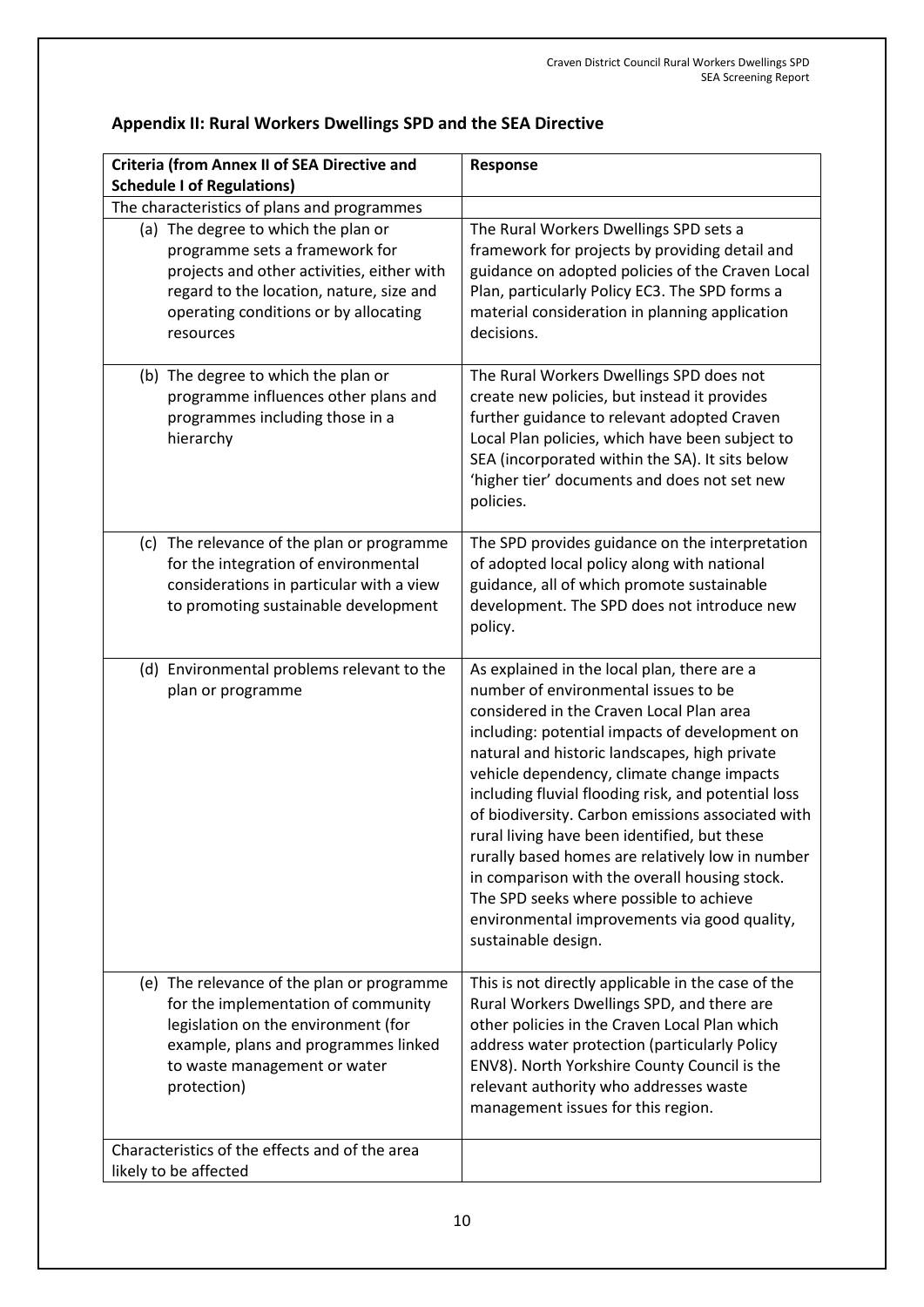|     | (a) The probability, duration, frequency and<br>reversibility of the effects                                                                                                                                             | The Rural Workers Dwellings SPD is not expected<br>to give rise to any significant environmental<br>effects.                                                                                                                                                                                                                                                                                                                                                                                                                                                                                                                                                                                                                                                                                                                                                        |
|-----|--------------------------------------------------------------------------------------------------------------------------------------------------------------------------------------------------------------------------|---------------------------------------------------------------------------------------------------------------------------------------------------------------------------------------------------------------------------------------------------------------------------------------------------------------------------------------------------------------------------------------------------------------------------------------------------------------------------------------------------------------------------------------------------------------------------------------------------------------------------------------------------------------------------------------------------------------------------------------------------------------------------------------------------------------------------------------------------------------------|
|     | (b) The cumulative nature of the effects                                                                                                                                                                                 | The Rural Workers Dwellings SPD is not<br>considered to have any significant cumulative<br>effects. As the document provides further<br>guidance to adopted local plan policies, but does<br>not set policies itself, it cannot contribute to<br>cumulative impacts in combination with the<br>Craven Local Plan.                                                                                                                                                                                                                                                                                                                                                                                                                                                                                                                                                   |
|     | (c) The transboundary nature of the effects                                                                                                                                                                              | The Rural Workers Dwellings SPD is not expected<br>to give rise to any significant transboundary<br>environmental effects. Any potential significant<br>transboundary environmental effects have<br>already been assessed as part of the local plan's<br>sustainability appraisal, the Habitat Regulations<br>Assessment and the plan's examination process.                                                                                                                                                                                                                                                                                                                                                                                                                                                                                                        |
|     | (d) The risks to human health or the<br>environment (for example, due to<br>accidents)                                                                                                                                   | There are no anticipated effects of the Rural<br>Workers Dwellings SPD on human health or the<br>environment due to accidents or other related<br>subjects.                                                                                                                                                                                                                                                                                                                                                                                                                                                                                                                                                                                                                                                                                                         |
|     | (e) The magnitude and spatial extent of the<br>effects (geographical area and size of the<br>population likely to be affected)                                                                                           | The SPD will be applied to all relevant planning<br>applications in the plan area.                                                                                                                                                                                                                                                                                                                                                                                                                                                                                                                                                                                                                                                                                                                                                                                  |
| (f) | The value and vulnerability of the area<br>likely to be affected due to:<br>Special nature characteristics or cultural<br>heritage;<br>Exceeded environmental quality<br>standards or limit values<br>Intensive land-use | The Rural Workers Dwellings SPD is not<br>anticipated to adversely affect any special<br>natural characteristics or cultural heritage in the<br>Craven local plan area or beyond its borders. The<br>Rural Workers Dwellings SPD is also not<br>expected to lead to the exceedance of<br>environmental standards or promote intensive<br>land use. The SPD covers areas protected for<br>their special natural characteristics and cultural<br>heritage including the Forest of Bowland AONB,<br>SACs, SPAs and Conservation Areas. However, it<br>provides further guidance on the<br>implementation of existing local plan policies,<br>which have been subject to SEA, to provide<br>further positive effects. The SPD does not<br>introduce new policy nor does it propose any<br>new development over and above that assessed<br>within the Craven Local Plan. |
|     | (g) The effects on areas or landscapes which<br>have a recognised national, community<br>or international protection status.                                                                                             | As has been outlined in previous paragraphs of<br>this document, the Rural Workers Dwellings SPD<br>is not expected to have any adverse effect on                                                                                                                                                                                                                                                                                                                                                                                                                                                                                                                                                                                                                                                                                                                   |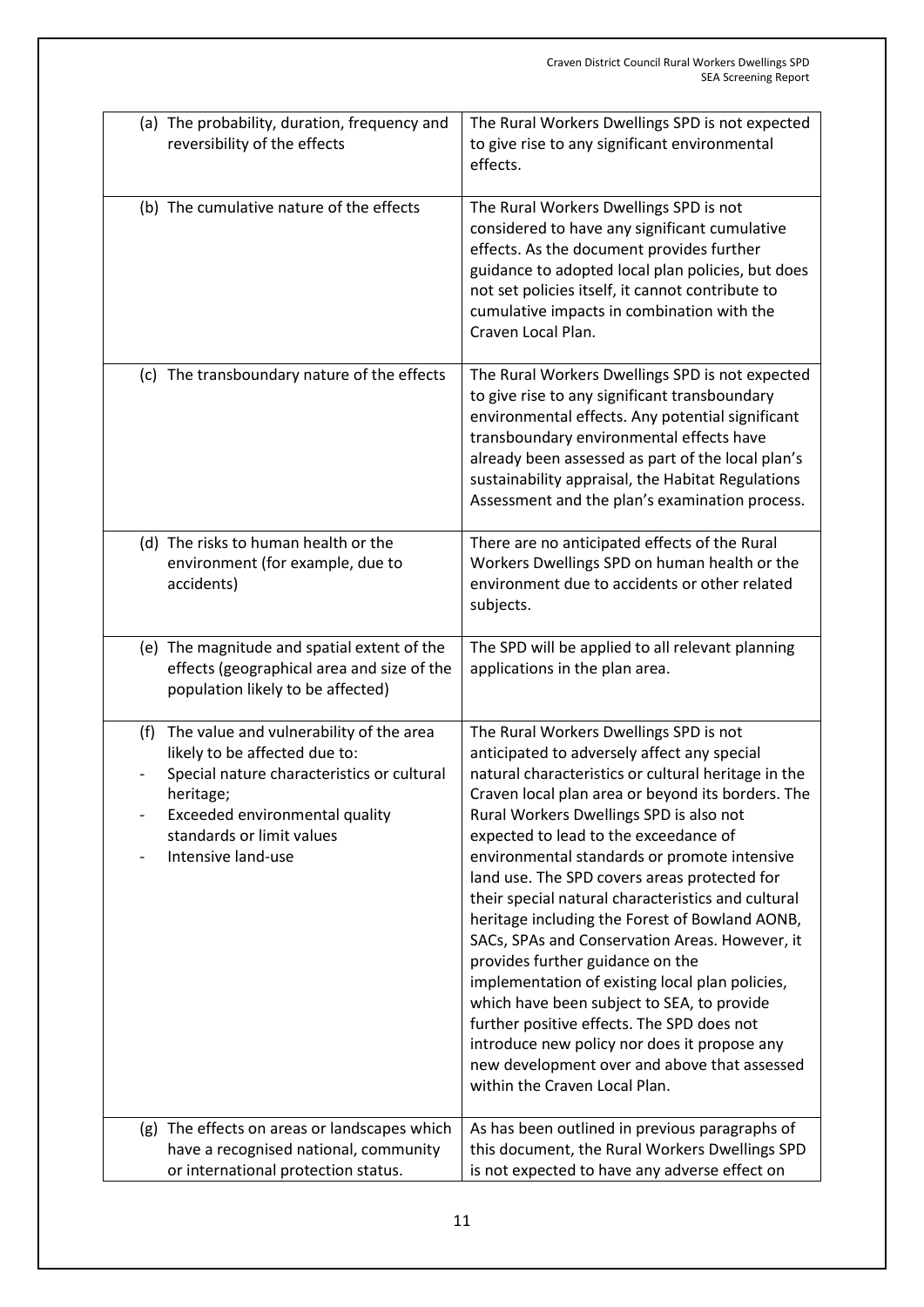areas with national, community or international protection. The SPD covers areas protected for their special natural characteristics and cultural heritage including the Forest of Bowland AONB, SACs, SPAs and Conservation Areas. However, it provides further guidance on the implementation of existing local plan policies, which have been subject to SEA, to provide further positive effects. The SPD does not introduce new policy nor does it propose any new development over and above that assessed within the Craven Local Plan.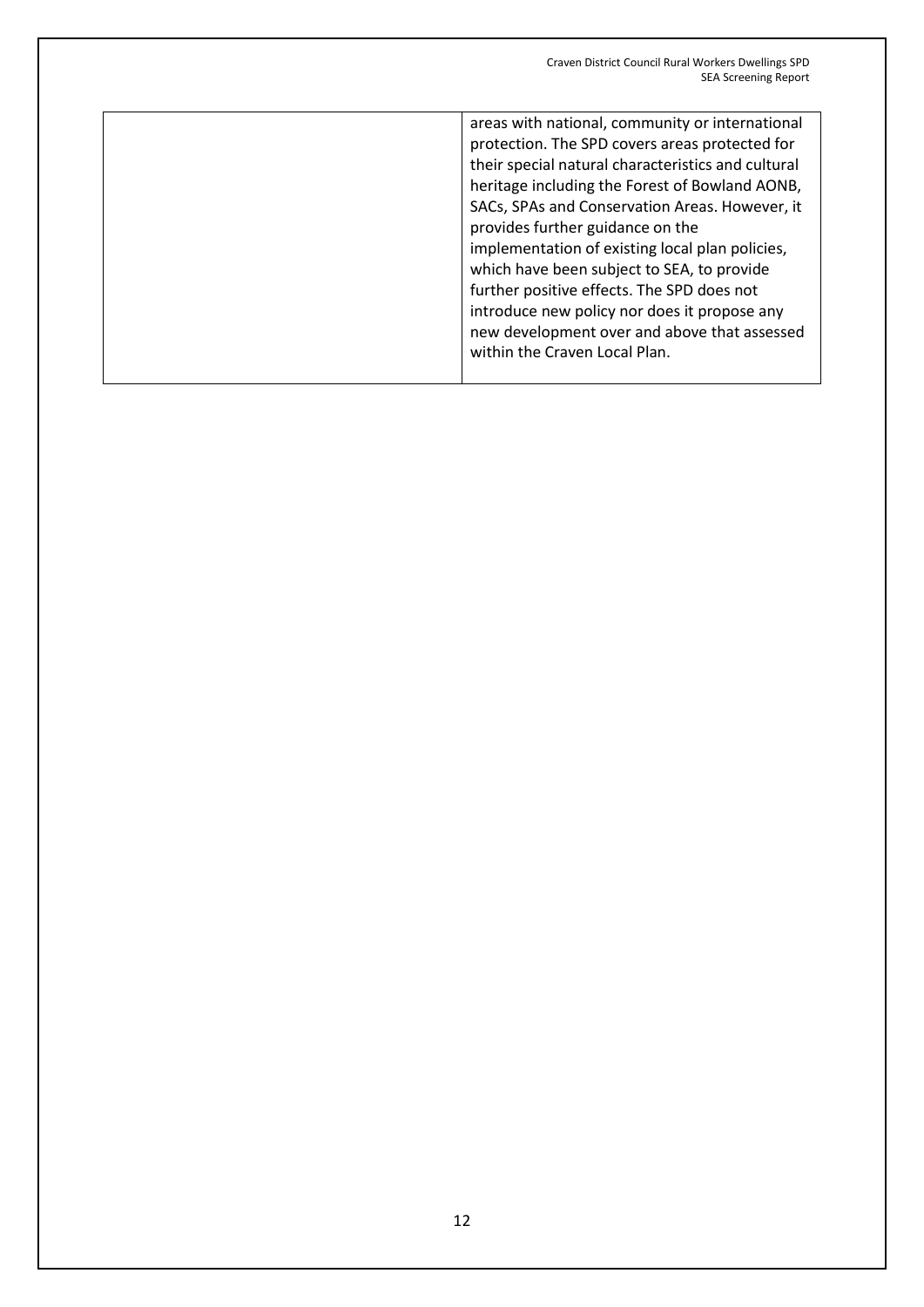## **Appendix III: Responses from Statutory Bodies**

The following responses from Historic England and Natural England were received on 29 and 30 November 2021 respectively. The text extracts related to the SEA Screening Report for this SPD are shown below.

#### Historic England

*"You will see that in both cases we would endorse the authority's conclusions that it is not necessary to undertake a SEA for these particular SPD as they are unlikely to result in any significant environmental effects and relate to policies in the Local Plan that have already been subject to a Sustainability Appraisal/SEA.* 

#### AND

*"In terms of our area of interest, given the nature of the SPD, we would concur with your assessment that the document is unlikely to result in any significant environmental effects and will simply provide additional guidance on existing Policies contained within a Adopted Development Plan Document which has already been subject to a Sustainability Appraisal/SEA. As a result, we would endorse the Authority's conclusions that it is not necessary to undertake a Strategic Environmental Assessment of this particular SPD.* 

*The views of the other three statutory consultation bodies\* should be taken into account before the overall decision on the need for an SEA is made."*

\*Note: there are three statutory consultation bodies: Historic England, Natural England and the Environment Agency. The Environment Agency have previously stated to the Council that they do not need to be consulted on these documents.

#### Natural England

*"Based on the information provided, we do not have any concerns about the SEA Screening Reports for the Rural Workers Dwellings SPD or Good Design SPD at this stage. It is our advice, on the basis of the material supplied with the consultation, that, in so far as our strategic environmental interests are concerned (including but not limited to statutory designated sites, landscapes and protected species, geology and soils) that there are unlikely to be significant environmental effects from the proposed plans.* 

*Notwithstanding this advice, Natural England does not routinely maintain locally specific data on all potential environmental assets. As a result the responsible authority should raise environmental issues that we have not identified on local or national biodiversity action plan species and/or habitats, local wildlife sites or local landscape character, with its own ecological and/or landscape advisers, local record centre, recording society or wildlife body on the local landscape and biodiversity receptors that may be affected by this plan, before determining whether an SEA is necessary.* 

*Please note that Natural England reserves the right to provide further comments on the environmental assessment of the plan beyond this SEA screening stage, should the responsible*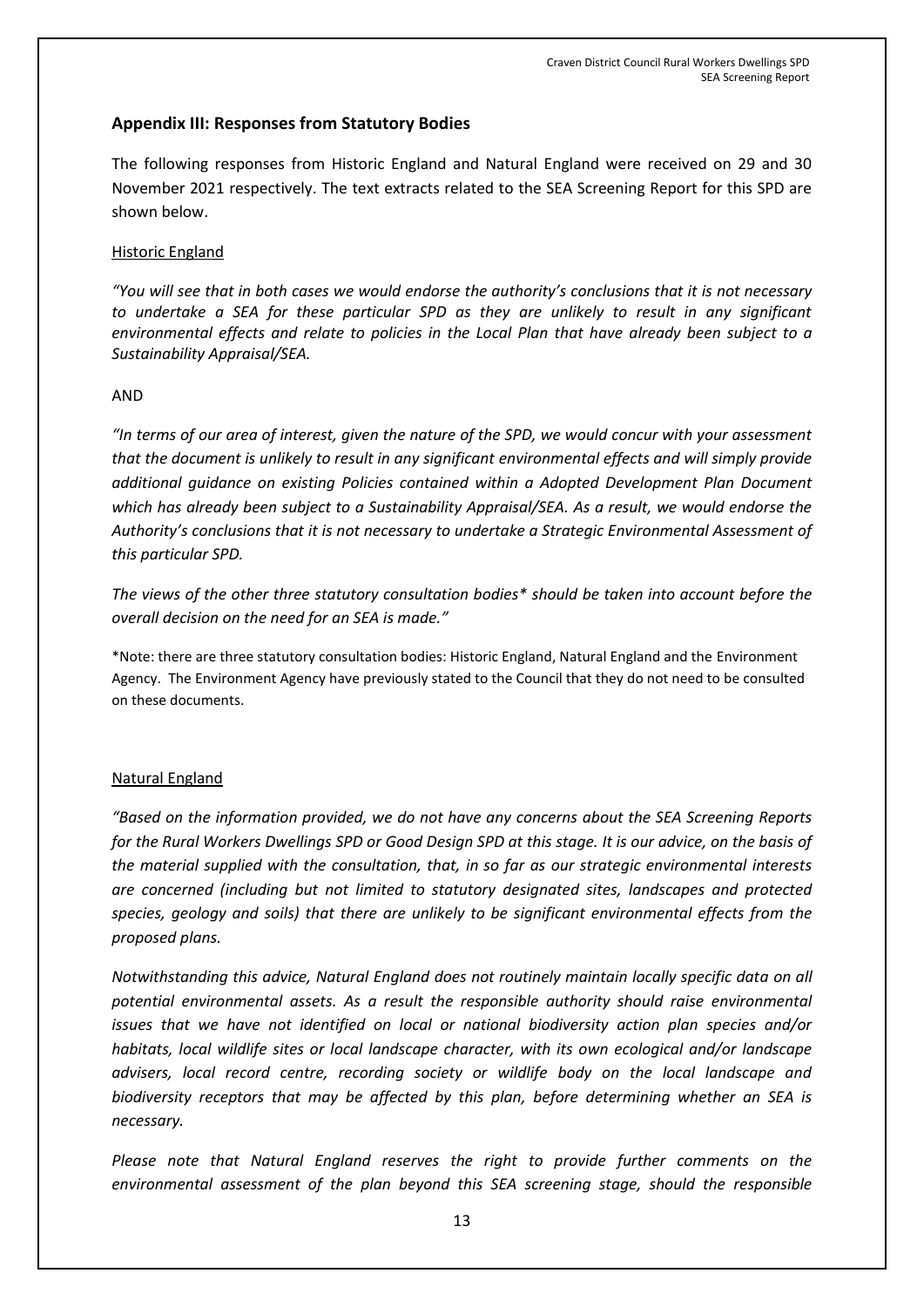*authority seek our views on the scoping or environmental report stages. This includes any third party appeal against any screening decision you may make."*